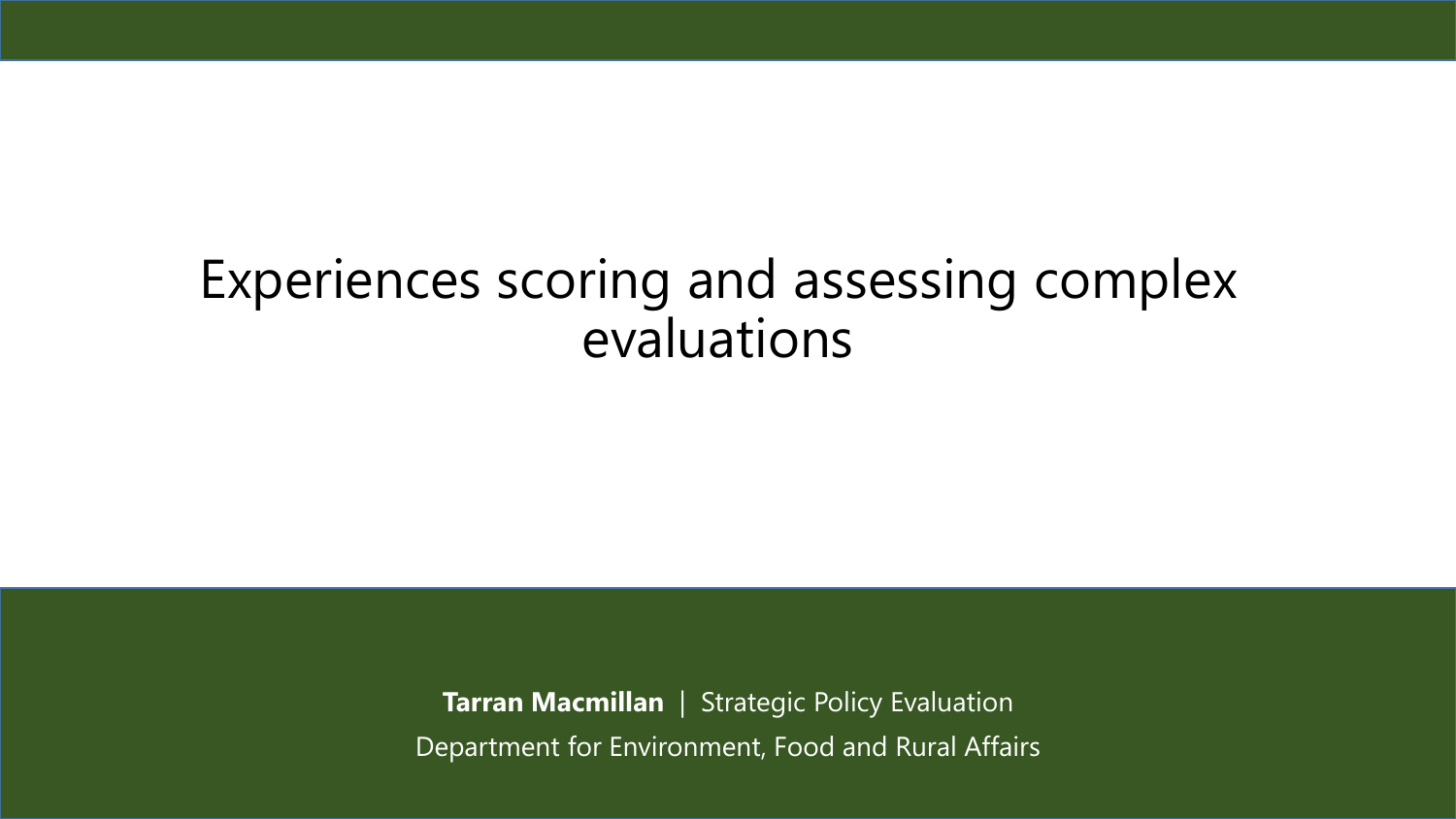# What goes well

#### **Where commissioners:**

- Set up the bid in the right way to score for complexity (e.g. ensuring right balance of 'Understanding the requirements')
- Make 'space' for alternate bids which might use more complexity-aware methods

#### **Where contractors:**

- Provide assurance on having completed similar, messy evaluations (even in different sectors)
- Are open and honest about their proposed methods and any uncertainty in the evaluation



• Are able to challenge the brief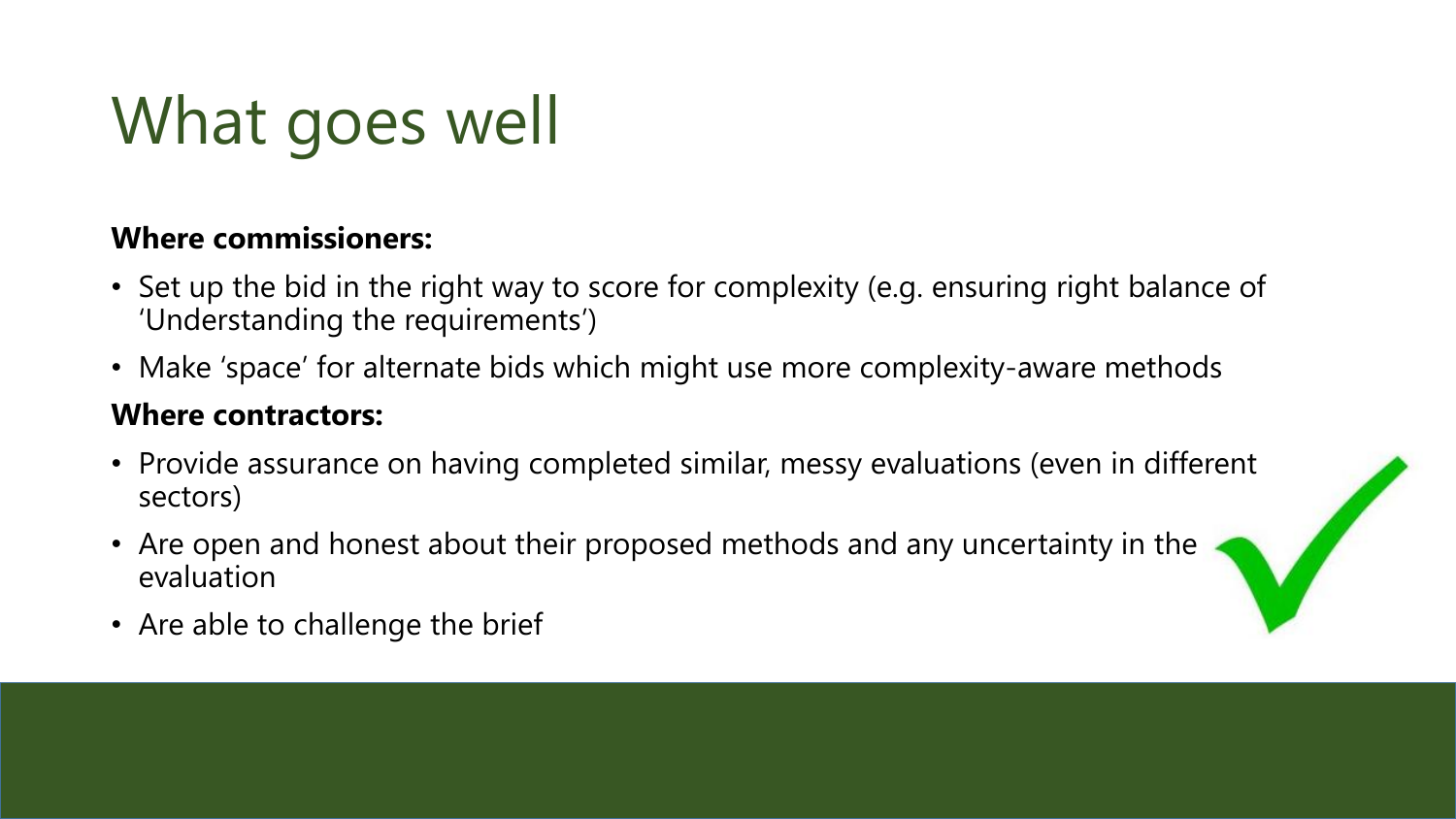## What works less well

### **Where commissioners:**

- Haven't adequately advised on the complexity of the system (do we always know?)
- Are overly prescriptive on methodologies
- Can't fully explain the complexity of the policy in the bid document

### **Where contractors:**

- May repeat previous methodologies in being risk averse
- Draw comparisons between systems which might not be correct
- Propose innovative methods which would answer the evaluation question but are prohibitively expensive (M.E.A.T)

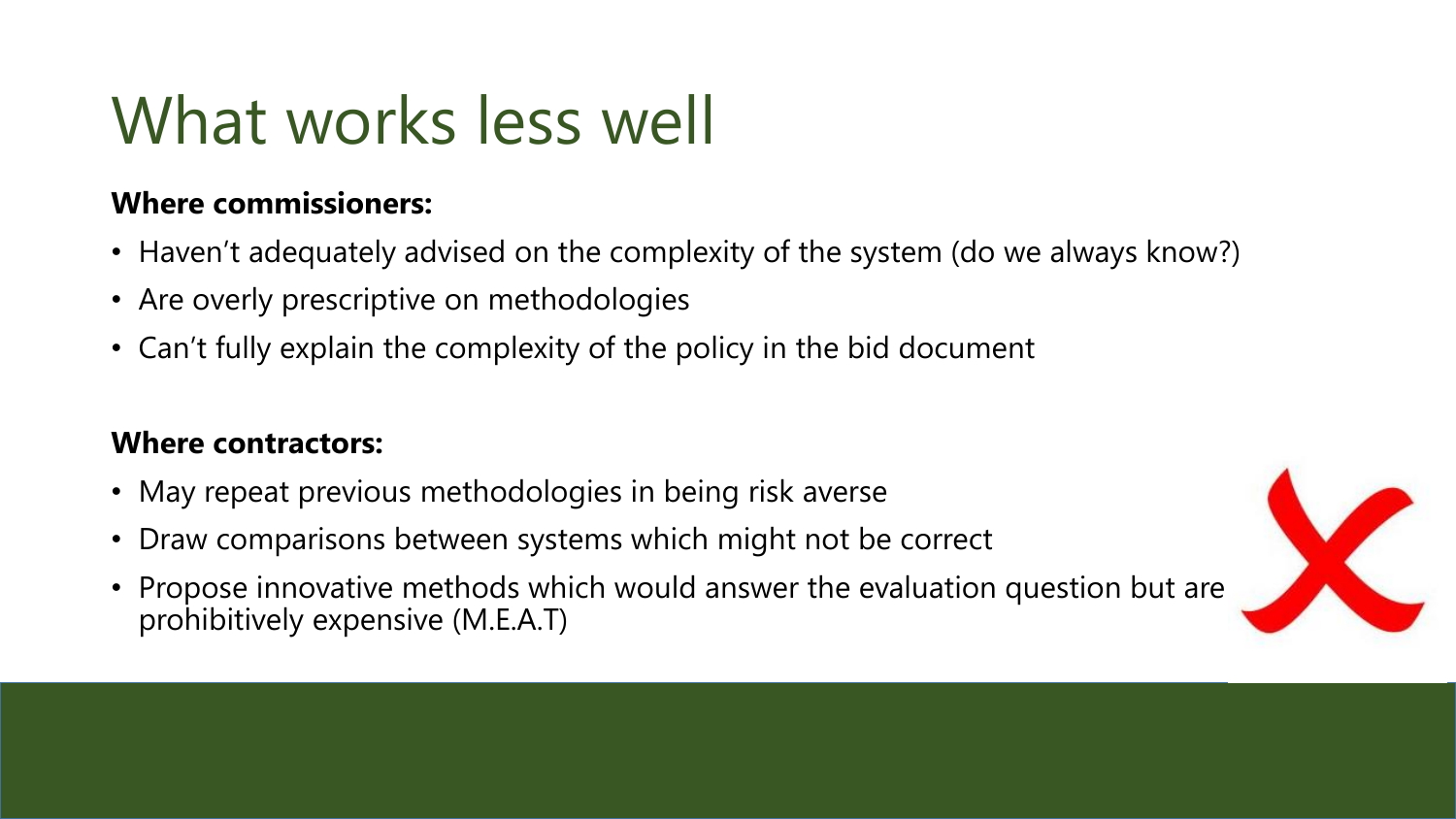### Suggestions: making the process smoother..

- Thinking about **more flexibility in tendering:** call off contracts, breaking down larger contracts into smaller commissions
- Contracts being able to clearly demonstrate how methods will support policy development within contexts: what is the **value added** of the complexity aware method?
- Thinking about **tools you can provide as a commissioner** within an organisation to increase capacity and fluency in complexity to support development of ITTs (e.g. Complexity Evaluation Framework)
- Maintaining a **clear dialogue** throughout starting at the bid stage good evaluation is a partnership.